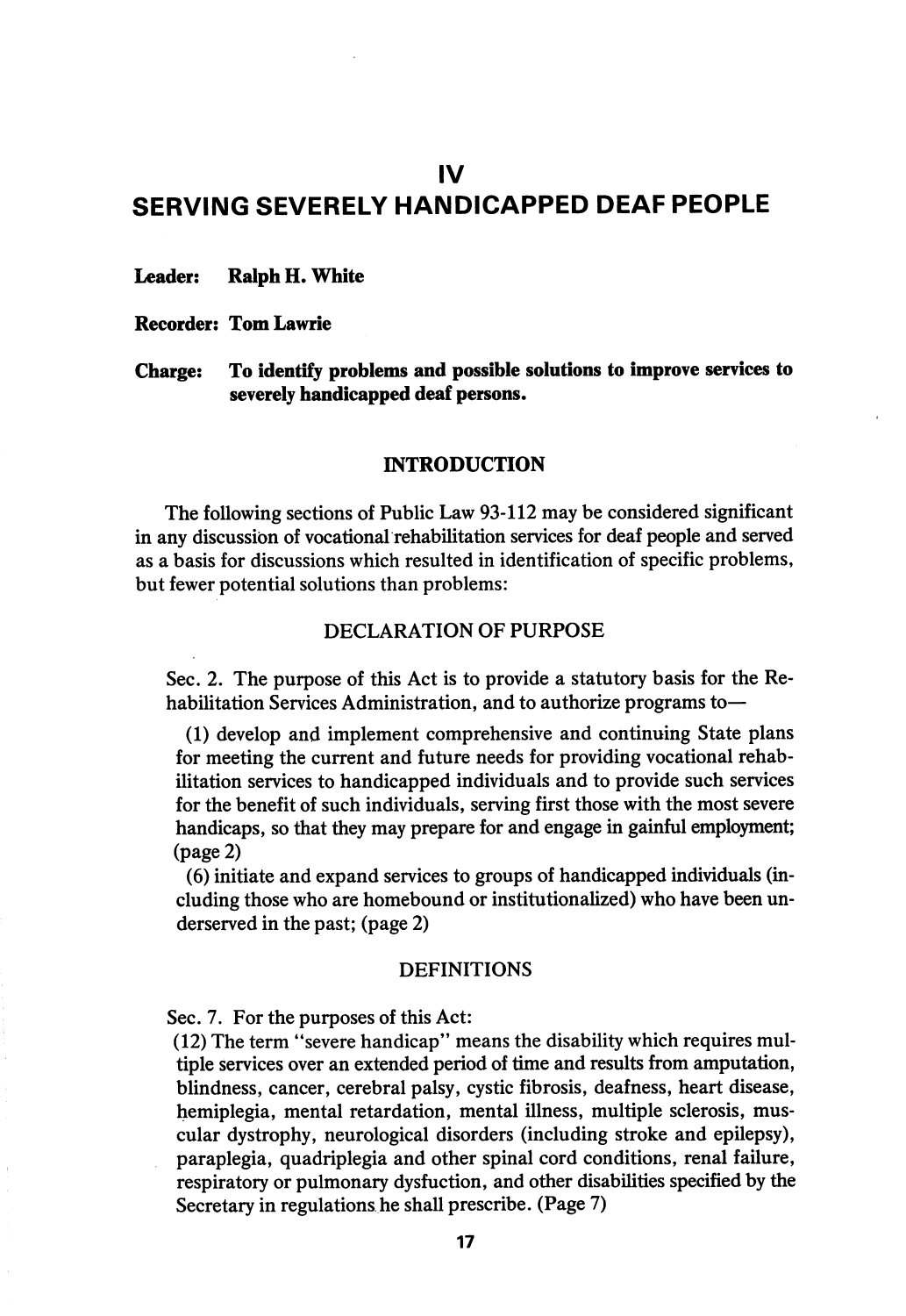#### STATE PLANS

Sec. 101. (a) For each fiscal year in which a State desires to participate in programs under this title, a State shall submit to the Secretary for his approval an annual plan for vocational rehabilitation services which shall—

(5) (A) contain the plans, policies, and methods to be followed in carrying out the State plan and in its administration and supervision, including a description of the method to be used to expand and improve services to handicapped individuals with the most severe handicaps; and, in the event that vocational rehabilitation services cannot be provided to all eligible handicapped individuals who apply for such services, show (i) the order to be followed in selecting individuals to whom vocational rehabilitation ser vices will be provided, and (ii) the outcomes and service goals, and the time within which they may be achieved, for the rehabilitation of such in dividuals, which order of selection for the provision of vocational rehabil itation services shall be determined on the basis of serving first those indiv iduals with the most severe handicaps and shall be consistent with priori ties in such order of selection so determined, and outcome and service goals for serving handicapped individuals, established in regulations prescribed by the Secretary; and

(B) provide satisfactory assurances to the Secretary that the State has studied and considered a broad variety of means for providing services to individuals with the most severe handicaps. (Page 10)

## PROBLEM AREAS AND CONSENSUS STATEMENTS

Serving the Severely Handicapped Deaf sessions generally began by referr ing to these sections of the VR Act of 1973 and the amendments of 1974, i.e.. Section 2(1), Section 2(6), Section 101(a) (5) and Section 7(12). This led into discussions of problems related to services for the severely handicapped deaf.

Efforts were made to share solutions to certain problems; however, prob lems tended to outnumber solutions.

The following statements represent the consensus as to the problem areas and recommendations:

Commitment of all levels of state agency administration. It appears that in many states, the administration does not share the commitment of the Rehab ilitation Counselors for the Deaf (RCD's) and/or the State Coordinators of Ser vices for the Deaf (SCD's). Perhaps more commitment could be developed by efforts to educate the administration (State Directors to local Supervisors) from the RCD/SCD levels and from the Regional level and by pressure from con sumer and advocacy groups.

State Coordinators of Services for the Deaf. Some states still do not have an SCD. There is a definite need for SCD's as counselors are generally not able to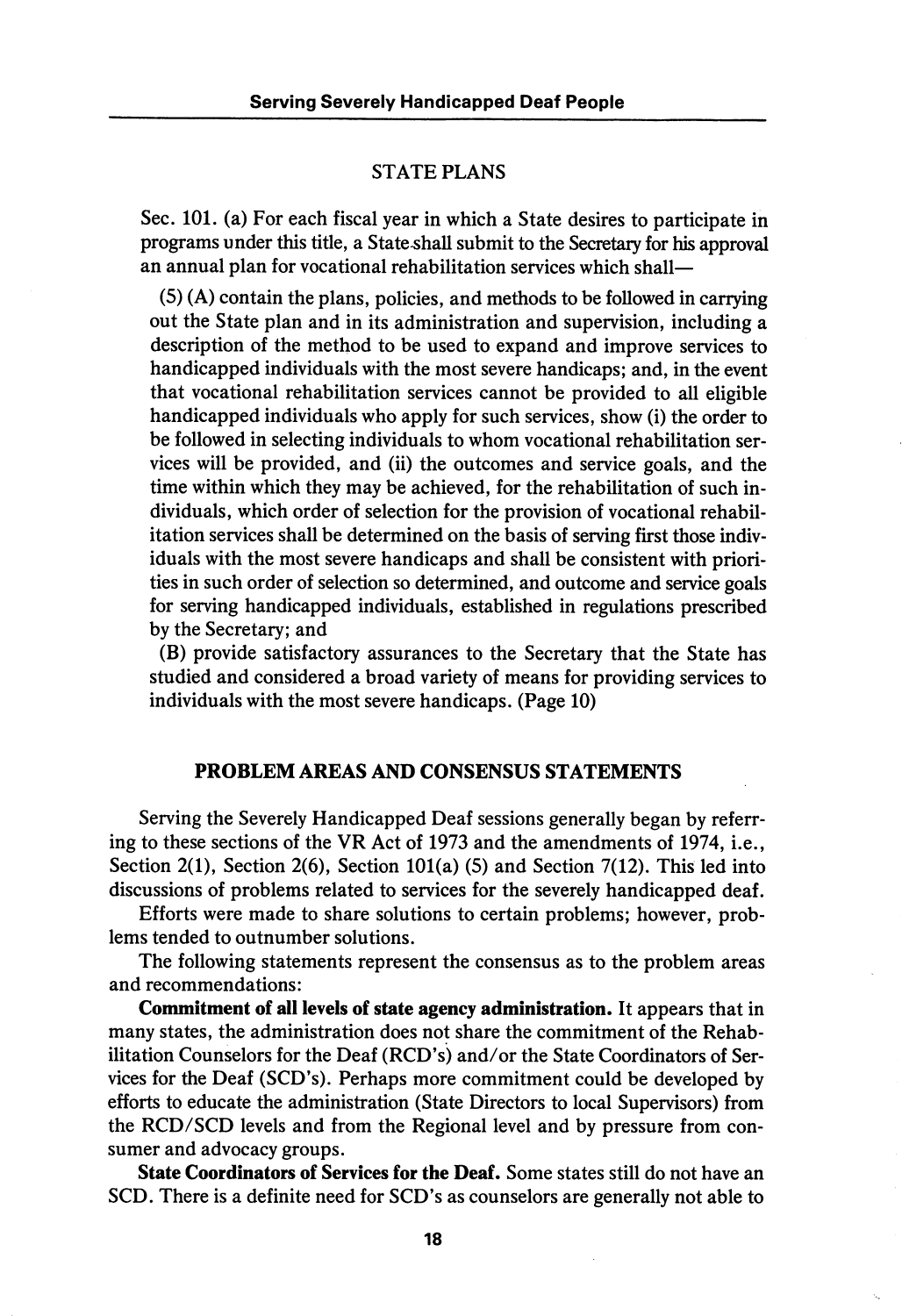develop programs or stimulate into existence the necessary resources and fac ilities where they are currently not available.

Consumer Involvement. There is a necessity for deaf people to be more in volved in the development of programs and services for the deaf. This would enable them to understand better the abilities and limitations of state agencies and would insure more appropriate services. They could also be more effective lobbyists for needed legislative changes.

Location of the Deaf Population. There is a need to know where deaf peo ple are, how many there are, and how many need services. Although we have the book, The Deaf Population of the United States, we still do not know where the deaf people are within the various states, i.e., how many of them are clus tered in the major cities and industrial areas and how many are in rural areas.

As for rural areas, there was one suggestion that SCD's and RCD's contact the Rural Letter Carriers Association. One SCD was on the program at one of their meetings and during the following three years, the number of deaf people served jumped from 600 to 1,200.

If it is known where deaf people are clustered, better and more appropriate planning can take place.

Shortage of Resources. There is generally a great lack of resources, i.e., psychologists, psychiatrists, facilities, interpreters, training and postsecondary education opportunities.

Constant pressure must be exerted to encourage further development of these resources. It is recommended that there be more training opportunities provided for psychologists and psychiatrists who may be interested in serving the deaf population.

It is also recommended that there be granted state seed money to state men tal hospitals to set up units for the deaf and employ directors to develop state wide mental health services for the deaf including a half-way house and train ing for psychologists and psychiatrists. This might be done through l&E money.

There was debate as to whether there should be many small facilities whose services may not be adequate or a few larger comprehensive facilities. There are many pros and cons on both sides but it was generally agreed that counselors need facilities to be readily available, especially for the more severely handicapped deaf.

Many have found little cooperation from Vocational Education in making their programs available to the deaf through interpreters and support services or utilizing any of the 10% special set aside funds specifically for deaf students.

Adult Education/Continuing Education. There is generally a lack of op portunities for deaf adults to improve their education and job skills on their own through community colleges, vocational-technical schools or adult educa tion. This should be brought to the attention of these institutions with strong encouragement to make necessary program adjustments so that their services will be equally available to deaf people.